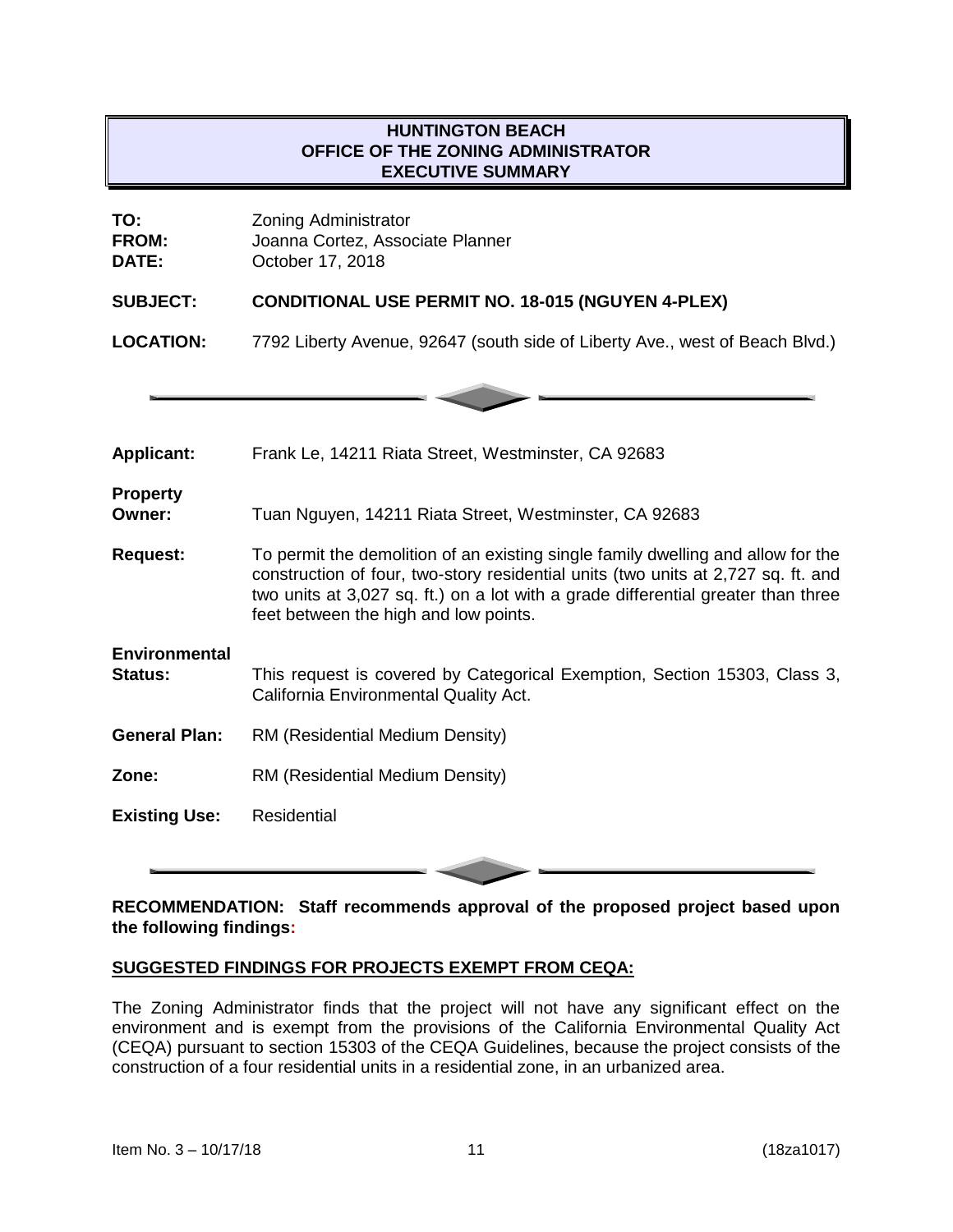### **SUGGESTED FINDINGS FOR APPROVAL - CONDITIONAL USE PERMIT NO. 18-015**

- 1. Conditional Use Permit No. 18-015 to permit the demolition of an existing single family dwelling and allow for the construction of four, two-story residential units on a lot with a grade differential greater than three feet between the high and low points will not be detrimental to the general welfare of persons working or residing in the vicinity or detrimental to the value of the property and improvements in the neighborhood because the proposed development terraces with the existing grade. The finished surface is within a foot of the existing grade and the finished floor of the proposed buildings is within a foot of the finished surface. From the top of curb, the maximum height of the units is 30'-9". Therefore, the proposed structures is consistent with the natural grade. The new buildings will improve the value of the site and neighborhood, which consists of multifamily developments. It will not generate noise, traffic, odors, or other impacts at levels inconsistent with the existing residential character of the neighborhood. The proposed design and overall building height is not anticipated to impact surrounding properties because the site is surrounded by two-story buildings with similar design. The project will also provide new housing opportunities to the area.
- 2. The granting of the conditional use permit for the construction of four, two-story residential units on a lot with a grade differential greater than three feet between the high and low points will not adversely affect the General Plan because it is consistent with the Land Use Element designation of RM (Residential Medium Density) on the subject property. In addition, it is consistent with the following goals and policies of the General Plan:

#### *Land Use Element*

*Goal LU-1*: New commercial, industrial, and residential development is coordinated to ensure that the land use pattern is consistent with the overall goals and needs of the community.

*Policy D*: Ensure that new development projects are of compatible proportion, scale, and character to complement adjoining uses.

*Goal LU-4:* A range of housing types is available to meet the diverse economic, physical, and social needs of future and existing residents, while neighborhood character and residences are well maintained and protected.

Policy A: Encourage a mix of residential types to accommodate people with diverse housing needs.

The proposed four unit development is consistent with the existing multifamily residential neighborhood. The project incorporates quality materials and design such as stone veneer base, stucco and varied roof lines consistent with the City of Huntington Beach Urban Design Guidelines. The conditional use permit accounts for the unique characteristics of the project site, by allowing for development on a lot with a grade differential, based on plans which propose minimal alteration of the existing site grades. The project will be developed in a manner that is consistent with the neighborhood in terms of design, density, and building height. The grade elevations, building orientation, and massing will be compatible with other residential properties existing in the neighborhood. Finally, the proposed units also provide new housing opportunities to the area. Additionally, the project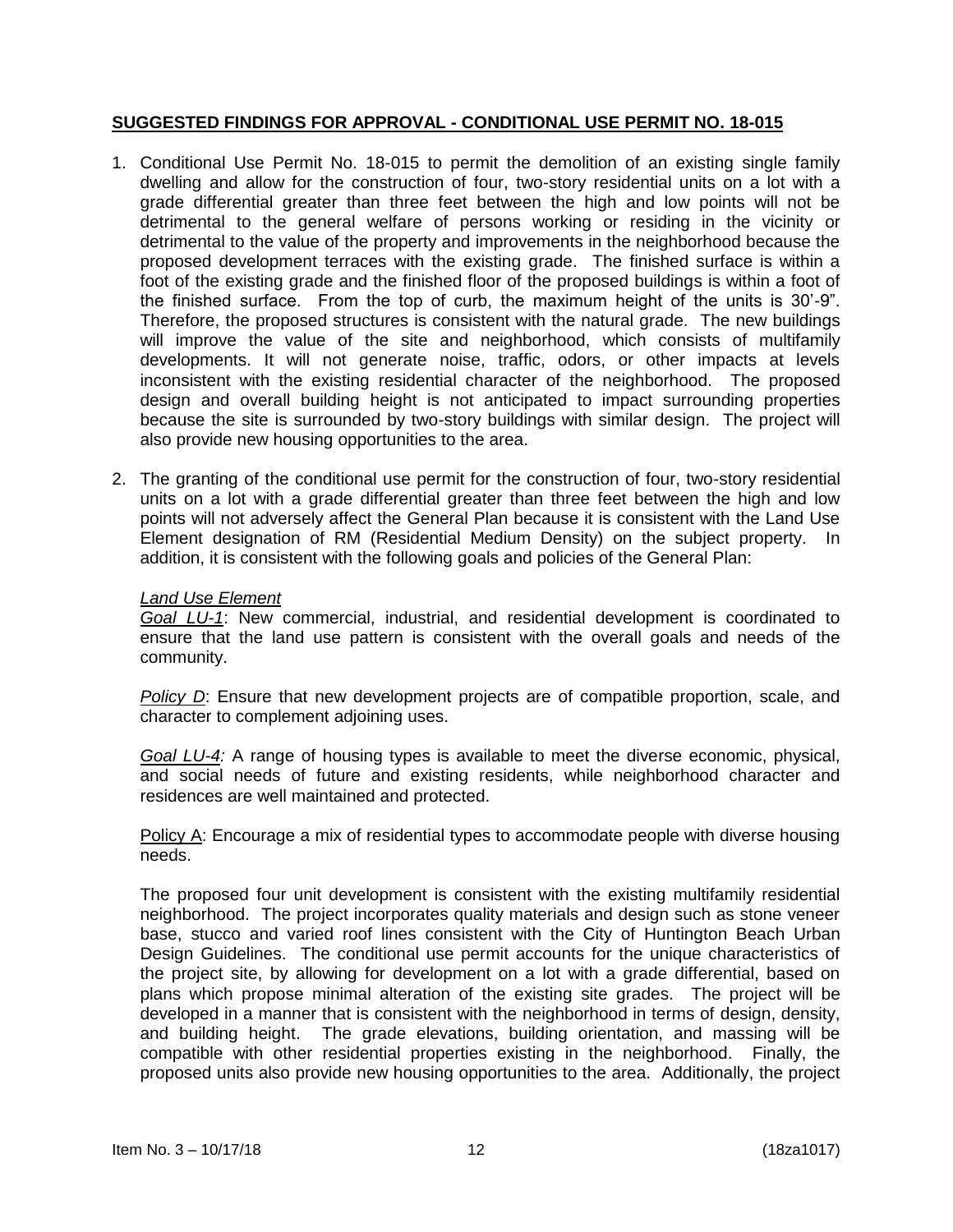is required to pay affordable housing in-lieu fees which will go towards the provision of housing for lower to moderate income households.

3. The proposed conditional use permit will comply with the provisions of the base district and other applicable provisions in Titles 20-25 of the Huntington Beach Zoning and Subdivision Ordinance (HBZSO) in that the project complies with all applicable development standards and code requirements, including maximum building height, minimum yard setbacks, maximum site coverage and minimum onsite parking. The HBZSO allows development on parcels with a grade differential exceeding three feet between the high and low points of the lot with approval of a conditional use permit.

### **SUGGESTED CONDITIONS OF APPROVAL - CONDITIONAL USE PERMIT NO. 18-015**

- 1. The site plan, floor plans, and elevations received and dated August 7, 2018 shall be the conceptually approved design.
- 2. Prior to submittal for building permits, the following shall be completed: Zoning entitlement conditions of approval and code requirements shall be printed verbatim on one of the first three pages of all the working drawing sets used for issuance of building permits (architectural, structural, electrical, mechanical, and plumbing) and shall be referenced in the sheet index. The minimum font size utilized for printed text shall be 12 point.
- 3. During demolition, grading, site development, and/or construction, the following shall be adhered to:
	- a. Construction equipment shall be maintained in peak operating condition to reduce emissions.
	- b. Use low sulfur (0.5%) fuel by weight for construction equipment.
	- c. Truck idling shall be prohibited for periods longer than 10 minutes.
	- d. Attempt to phase and schedule activities to avoid high ozone days first stage smog alerts.
	- e. Discontinue operation during second stage smog alerts.
	- f. Ensure clearly visible signs are posted on the perimeter of the site identifying the name and phone number of a field supervisor to contact for information regarding the development and any construction/grading activity.
- 4. The final building permit cannot be approved until the following have been completed:
	- a. All improvements must be completed in accordance with approved plans, except as modified by conditions of approval.
	- b. Compliance with all conditions of approval specified herein shall be verified by the Community Development Department.
	- c. All building spoils, such as unusable lumber, wire, pipe, and other surplus or unusable material, shall be disposed of at an off-site facility equipped to handle them
- 5. The applicant and/or applicant's representative shall be responsible for ensuring the accuracy of all plans and information submitted to the City for review and approval.
- 6. CUP No. 18-015 shall become null and void unless exercised within two years of the date of final approval or such extension of time as may be granted by the Director pursuant to a